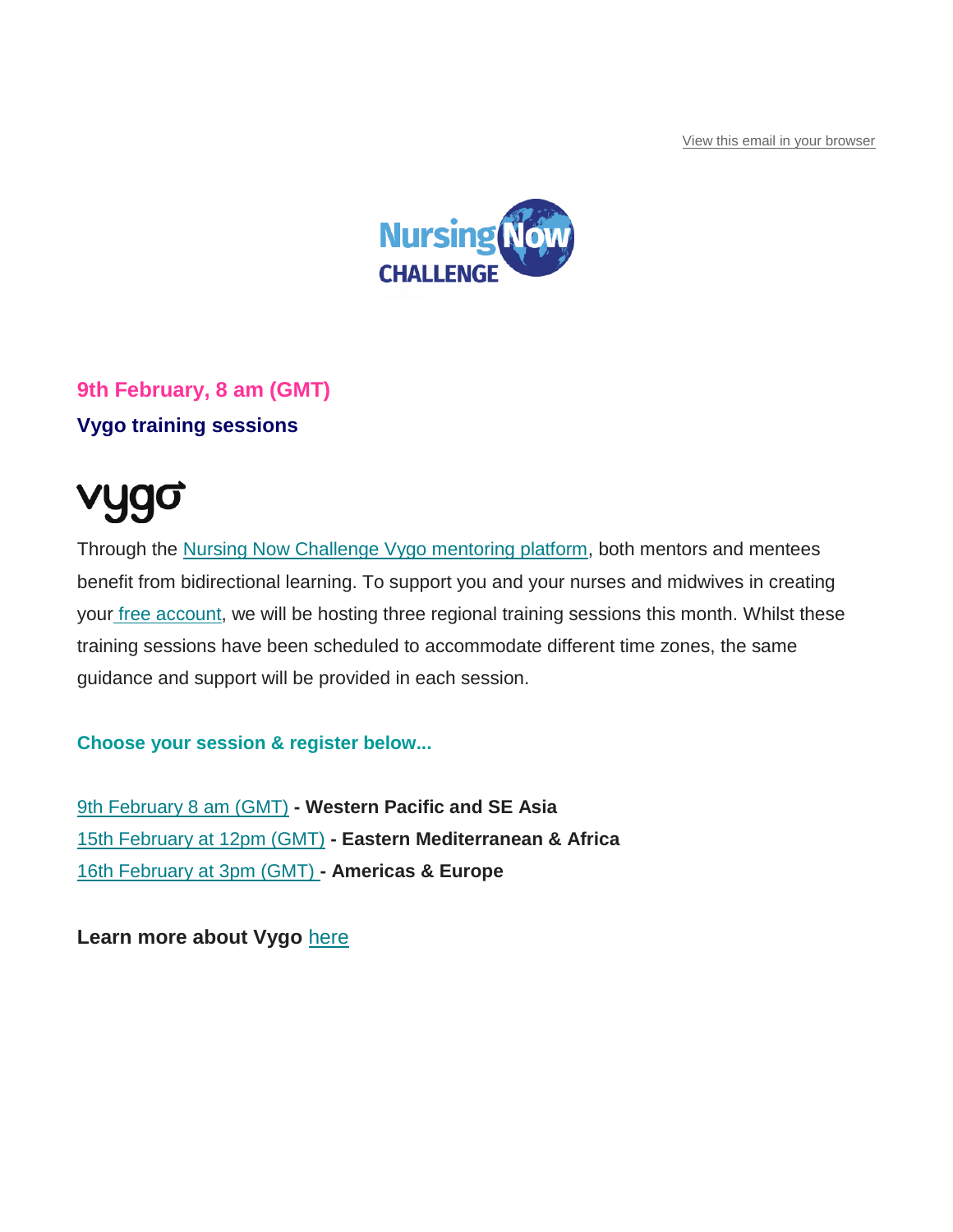## **10th February, 2 pm (GMT)**

## **NNCGSI - Midwives in Focus**



We are running the first-ever midwifery-themed Nursing Now Challenge Global Solutions Initiative that asks midwives globally to develop a functional solution to a known challenge faced by midwives, based on one of the four recommendations in the State of the World's Midwifery report.

Join us on **10th February** at **2 pm** when experts will support you to develop your ideas, from workforce wellbeing to education, career pathways as well as workforce approaches, data, and scope of practice.

#### [Register here](https://appg-globalhealth.us17.list-manage.com/track/click?u=52efad79202f98db32d63c32e&id=dda33c773b&e=be03f353fc)

---------------------------------------------------------------------------------------------------------

---------------------------------------------------------------------------------------------------------

# **14th February, 2 pm (GMT) Surviving & thriving in midwifery**



During this webinar, you will hear inspiring stories from midwives who have survived trials and tribulations and have thrived in spite of them.

We will also invite participants to share written contributions in relation to how they have personally survived and thrived in midwifery. This may be in relation to overcoming professional challenges, setting up new initiatives, whistleblowing activities, bullying, medical errors, legal challenges or anything else which challenged and tested you whilst in the end, provided you with